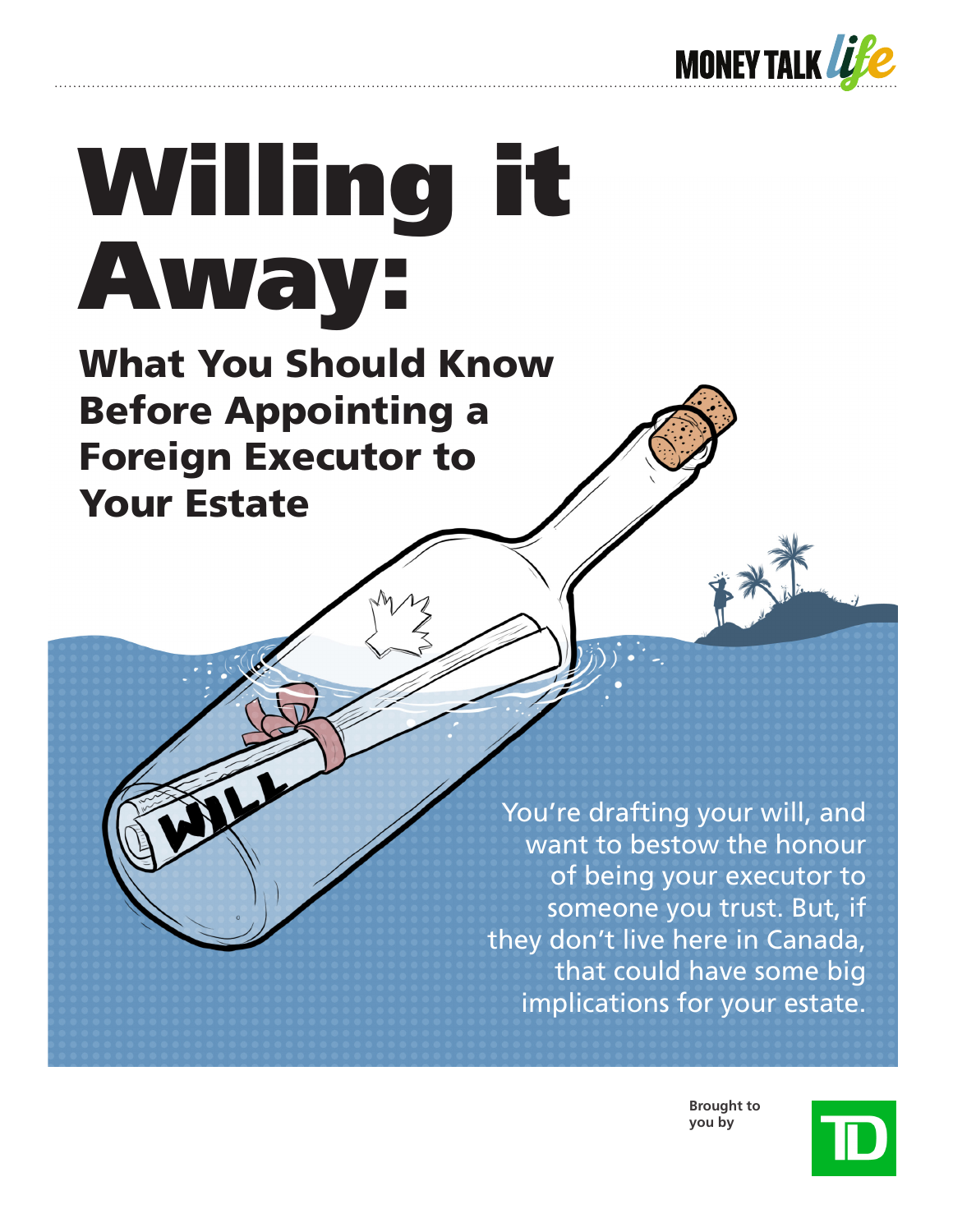

When drafting a will, one of the<br>biggest decisions you'll make is<br>who will be appointed to carry biggest decisions you'll make is who will be appointed to carry out your wishes. That person is called an executor, and should be someone who is trustworthy and has your best interests at heart. With one in five Canadians being born abroad, and the increased ease of moving from country to country, that means that many of us have significant ties to family and friends elsewhere.<sup>1</sup> If you are considering someone abroad as the executor of your estate, Nicole Ewing, Tax and Estate Planner at TD Wealth wants you to understand what that could mean for your estate plan.

### *MoneyTalk Life: Is this becoming more common? Are more people looking to appoint foreign executors?*

Nicole Ewing: I see foreign executors being appointed in increasing numbers for a variety of reasons. Most commonly it's simply because, in this era of globalization, friends and family members are more frequently relocating, either temporarily or permanently, to other jurisdictions. Similarly, individuals who have immigrated to Canada are appointing trusted friends or family members who live in their previous country of residence. I also see people wishing to appoint foreign executors to deal with assets or beneficiaries in other jurisdictions. In some cases, it often doesn't occur to folks



#### Nicole Ewing, Tax and Estate Planner, TD Wealth

As a TD Wealth Tax and Estate Planner, Nicole helps create customized estate plans to optimize the transfer of wealth to future generations. Nicole utilizes her extensive experience in tax, corporate, trust and estate law to provide comprehensive planning solutions. Nicole holds an Honours Bachelor of Arts degree from the University of Western Ontario and a Law Degree from Osgoode Hall Law School. She earned her TEP designation from the Society of Trust and Estate Practitioners (STEP) and is in the final stages of obtaining her CFP designation. She is also completing the CPA Canada (CICA) In-Depth Tax Course.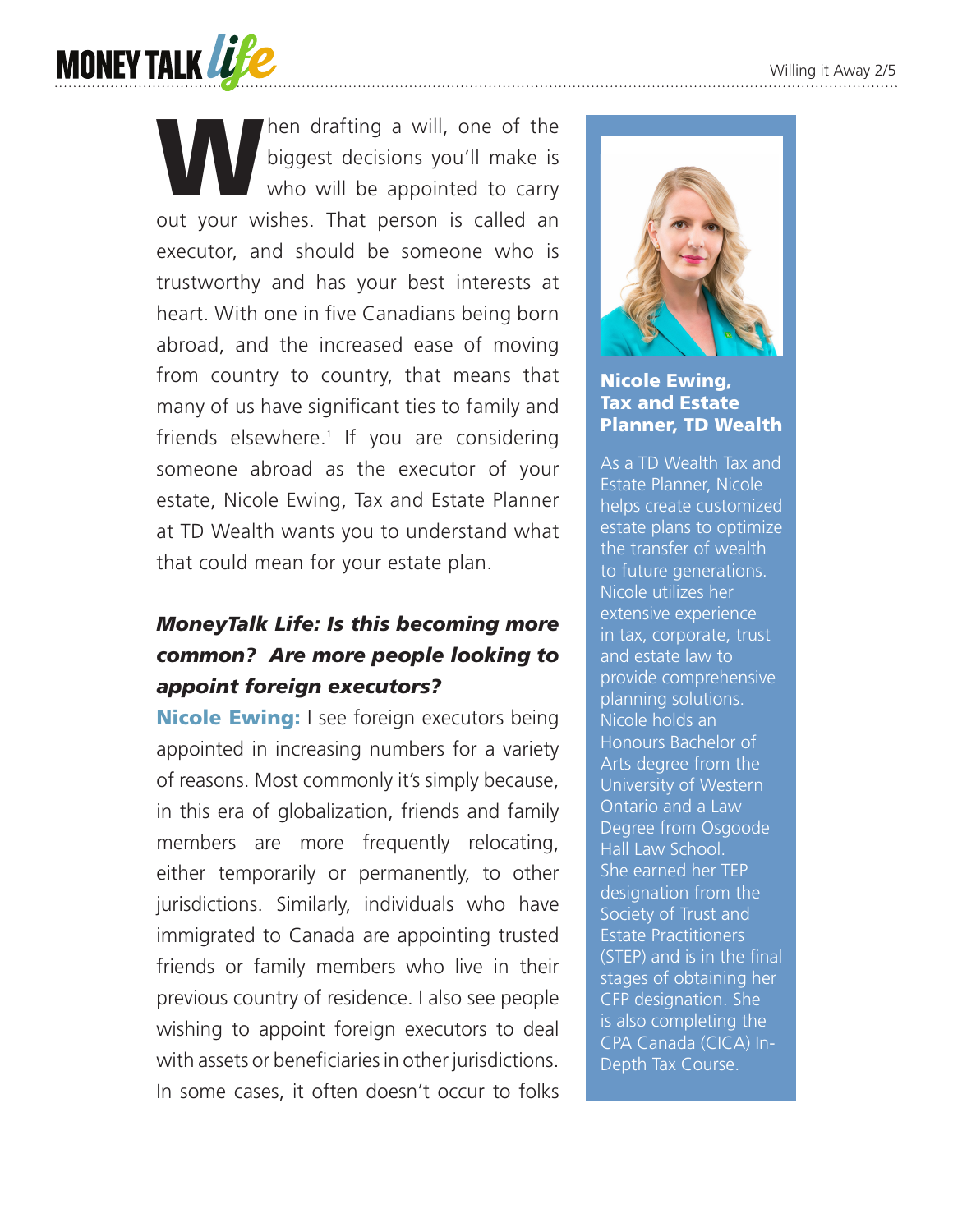

that the person they've named would be a "non-resident executor" or that there could be complications related to that.

#### *MoneyTalk Life: What are the tax implications of having a foreign executor?*

**Nicole Ewing:** When an executor makes decisions and exercises control from a different country, your estate may be deemed to be "non-resident" for tax purposes. That could result in losing your preferential capital gains and Canadian dividend tax treatments, as well as the loss of other opportunities for tax savings. At the same time, the estate's reporting and tax withholding obligations are significantly increased. Even when the estate is considered a Canadian estate for Canadian tax purposes, the country

When an executor makes decisions and exercises control from a different country, your estate may be deemed to be "non-resident" for tax purposes, as well.

of the executor may lay claim to the estate, making it subject to the tax laws of that country as well.

#### *MoneyTalk Life: Are there other challenges of having a foreign executor?*

**Nicole Ewing:** If the executor is not a resident of the province where a court will oversee the estate, or a Commonwealth country, the

executor will generally be required to post an administration bond when applying for the Certificate of Estate Trustee, also known as probate. This bond is typically equal to the value of the estate, and can be purchased from an insurance company. Both the process of obtaining the bond and the process of applying to the court to dispense with the bond are timeconsuming and expensive.

There are also other more practical challenges — administrative tasks such as opening accounts, signing documents, selling estate assets, dealing with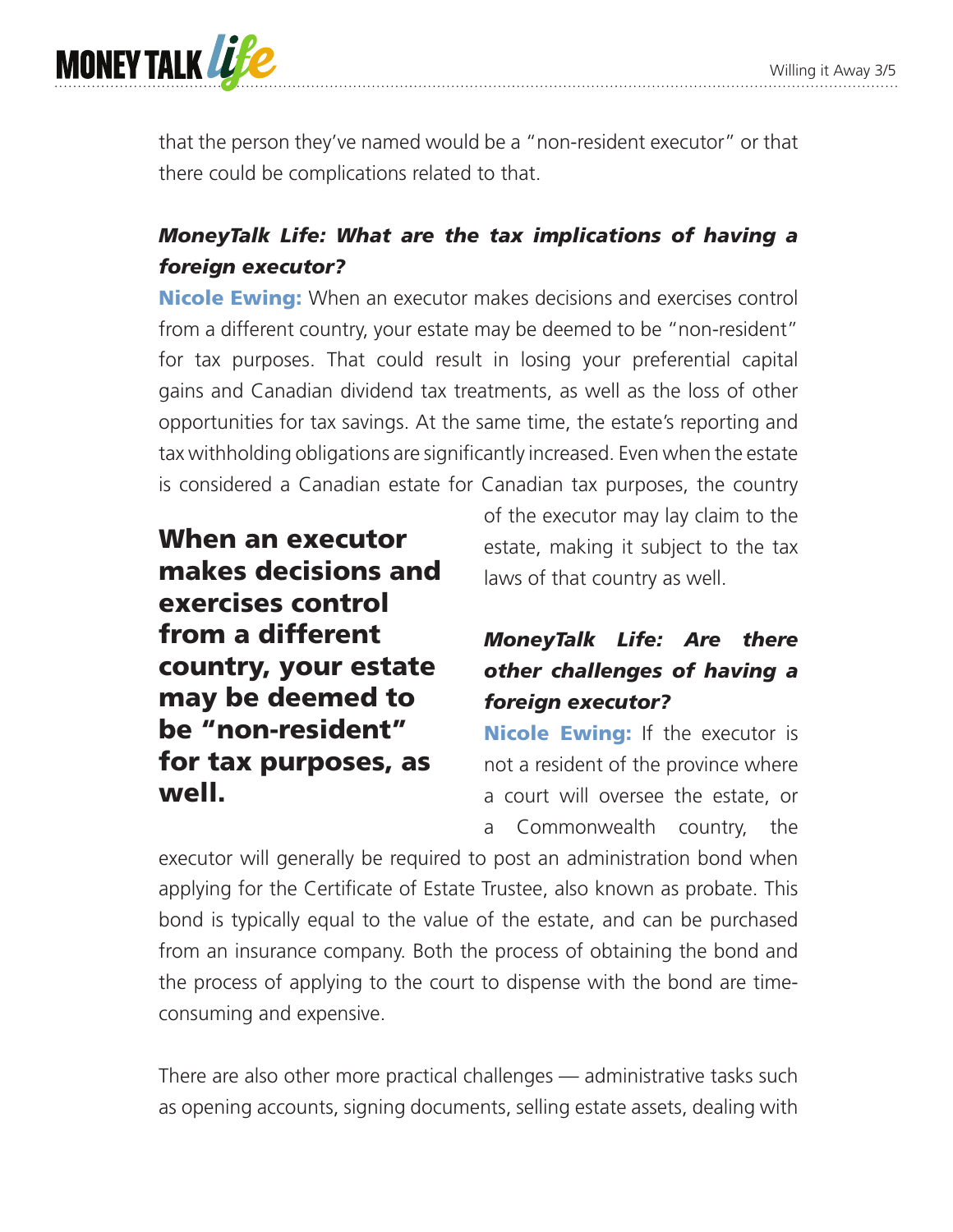

beneficiaries and government officials — these are all the more difficult when the executor is in another jurisdiction and perhaps in a different time zone. Even when the executor is willing to come to Canada to wrap up the estate, the typical estate administration takes at least 18 months. In most cases, it's simply impractical and expensive to be travelling as often as would be needed. Additional issues may arise when the estate owns shares of a private corporation.

## *MoneyTalk Life: What about the other side? What about being asked to be an executor of a foreign estate? Do you see this frequently?*

**Nicole Ewing:** I do see this fairly regularly and the best advice I can give is to seek professional advice immediately. You could very easily find yourself on the wrong side of both foreign and Canadian laws. In most countries, an executor will have personal liability for their actions and inactions. Getting professional advice right away is in your best interest as well as in the best interests of the estate, and its beneficiaries.

#### *MoneyTalk Life: What if, for some reason, you really need to appoint a foreign executor, what can you do to prepare?*

**Nicole Ewing:** Unless you're dealing with an asset in a foreign jurisdiction or establishing a trust in a foreign jurisdiction, I really can't think of why one would need to appoint a foreign executor. If it's because you don't have a local individual with the ability or inclination to act as your executor, appointing a professional trust company may be a great solution.

A corporate executor won't move, like an individual can, and won't inadvertently trigger a tax event. It can obtain a bond and not holdup the administration of the estate. This option also provides certainty, professionalism, and unparalleled expertise.

#### *— Denise O'Connell, MoneyTalk Life*

<sup>1</sup>Statistics Canada. Immigration and Ethnocultural Diversity in Canada: 2011 Census. 2013. Accessed September 23, 2016. www12.statcan.gc.ca/nhs-enm/2011/as-sa/99-010-x/99-010-x2011001-eng.pdf